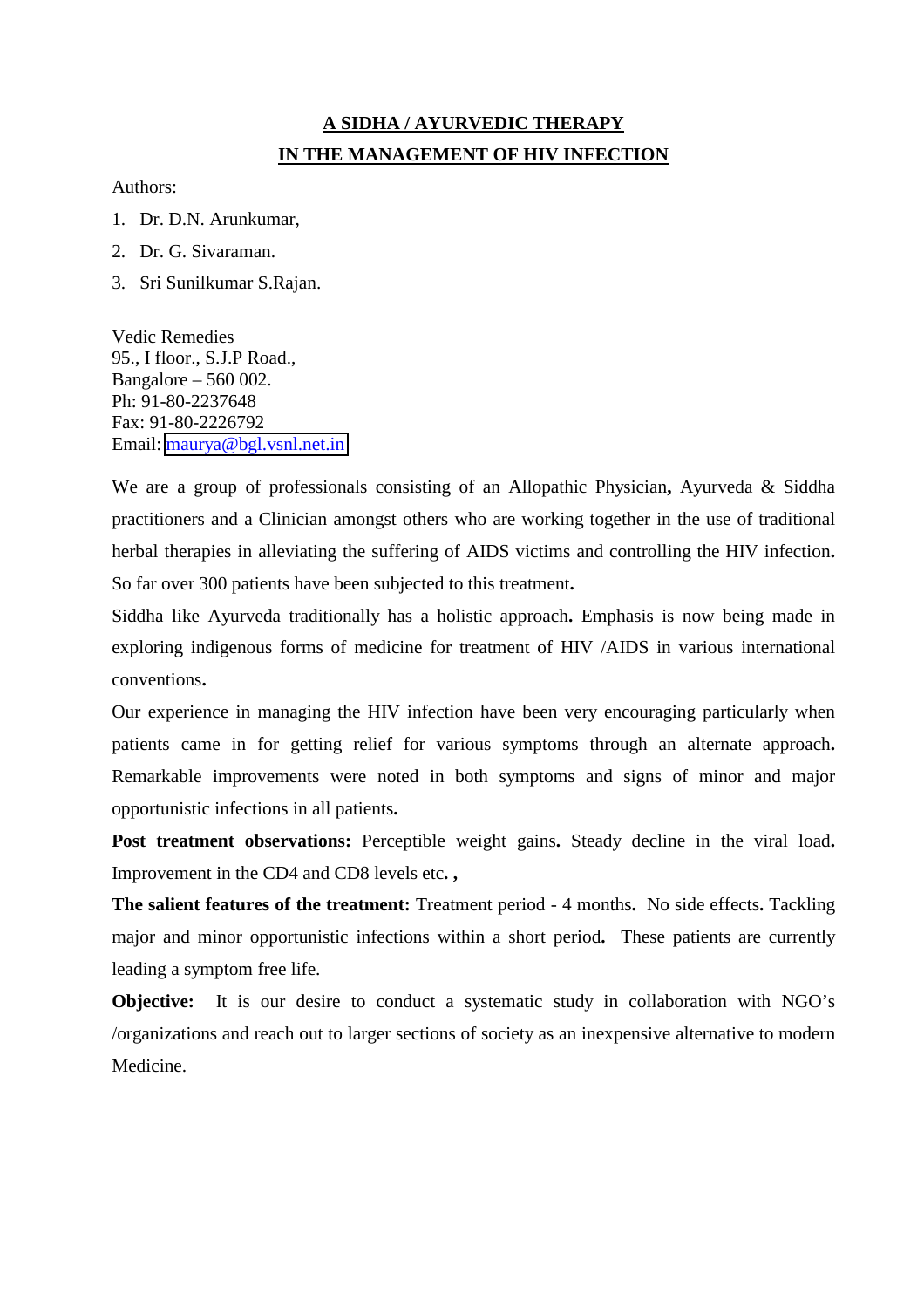# **A SIDHA / AYURVEDIC THERAPY IN THE MANAGEMENT OF HIV INFECTION**

#### **INTRODUCTION**

We are a group of Ayurveda, Siddha, Allopathic doctors along with a clinician amongst others operating for several years. We now have formed a firm under the name of Vedic Remedies with a goal to alleviating the suffering of HIV infected individuals, Getting here has not been easy as we had to face difficulties, be it.

- 1) Raw material sourcing.
- 2) Standardizing the finished products & dosage.
- 3) Changing the mindset of the patients.
- 4) Managing the opportunistic infections.
- 5) Clinical tests.
- 6) Getting the patients and to top it all funds  $\&$  lack of information. etc...

Our aim has been to give our observational study a scientific angle while maintaining the traditional procedures with as much evidence based so as to approach the model program laid down by the scientific community. It is our desire to work towards integrating the various forms of therapies available today, for a common cause.

#### **ABOUT THE THERAPY**

It is a known fact that there is no cure today except to clinically manage the infection.

Our focus has been to improve and strengthen the immunity of the HIV infected individuals through our traditional therapies. We have worked on various combinations like herbs, herbominerals, Unani to arrive at a treatment regime that will contain the opportunistic infection. We have taken the help of patients who have undergone the therapy to help us in counseling the new patients.

We have been observing various patients for several years after a 3-month treatment regime to follow clinical parameters like CD**4** /CD**8** & viral load.

#### **TYPICAL SYMPTOMS ENCOUNTERED**

Include – Candidasis

- Skin pigmentation
- Herpes zoster etc....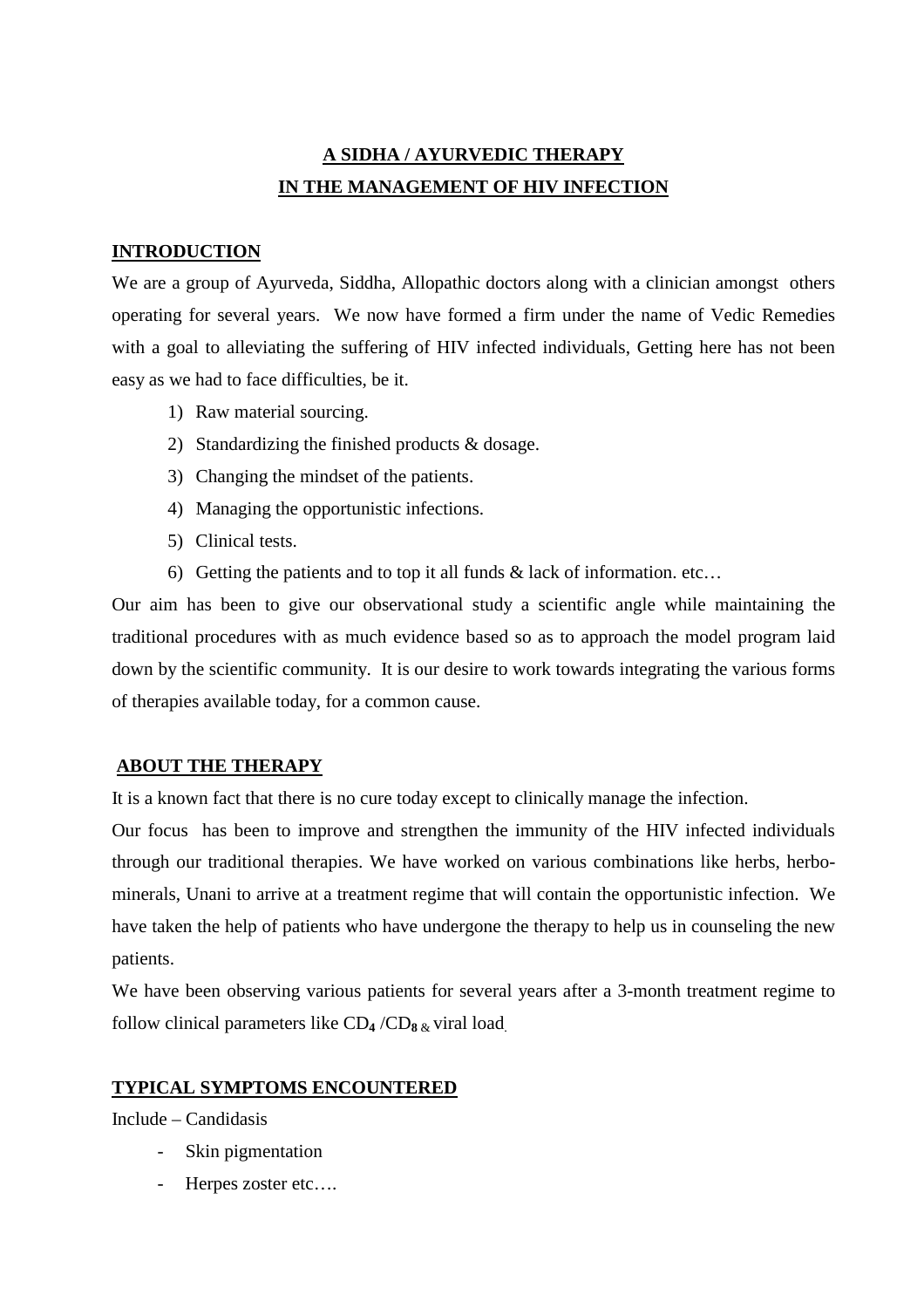## **PRE TREATMENT INVESTIGATIONS**

- a) Elisa
- b) Western blot
- c) CD**4** / CD**<sup>8</sup>**
- d) Viral load

Viral culture has been done as part of post treatment, after viral loads drop to the required levels, Initially for about 15 patients. Blood samples drawn through M/s Ranbaxy Labs, Mumbai, were sent to M/s Speciality Labs, Santa Monica, USA and M/s National Aids Research institute, Pune.

We have been noting that the clinical results of certain patients over various periods of time, some of them up to date, the aim being to study the long-term benefits of this short therapy and also to determine if additional therapy is required in between.

## **POST TREATMENT INVESTIGATION:**

- Test for viral load.
- Test for  $CD_4$  and  $CD_8$  levels.

#### **POST TREATMENT OBSERVATION:**

- Perceptible weight gain
- Decline in the viral loads
- Improvement in the immunity levels
- Symptom free and a better quality of life

## **HIGHLIGHT OF THE TREATMENT:**

- Short duration therapy (4 months)
- No side effects observed
- No post treatment required
- HIV I and HIV II infection prevented
- Opportunistic infection contained without any other form of interventions.